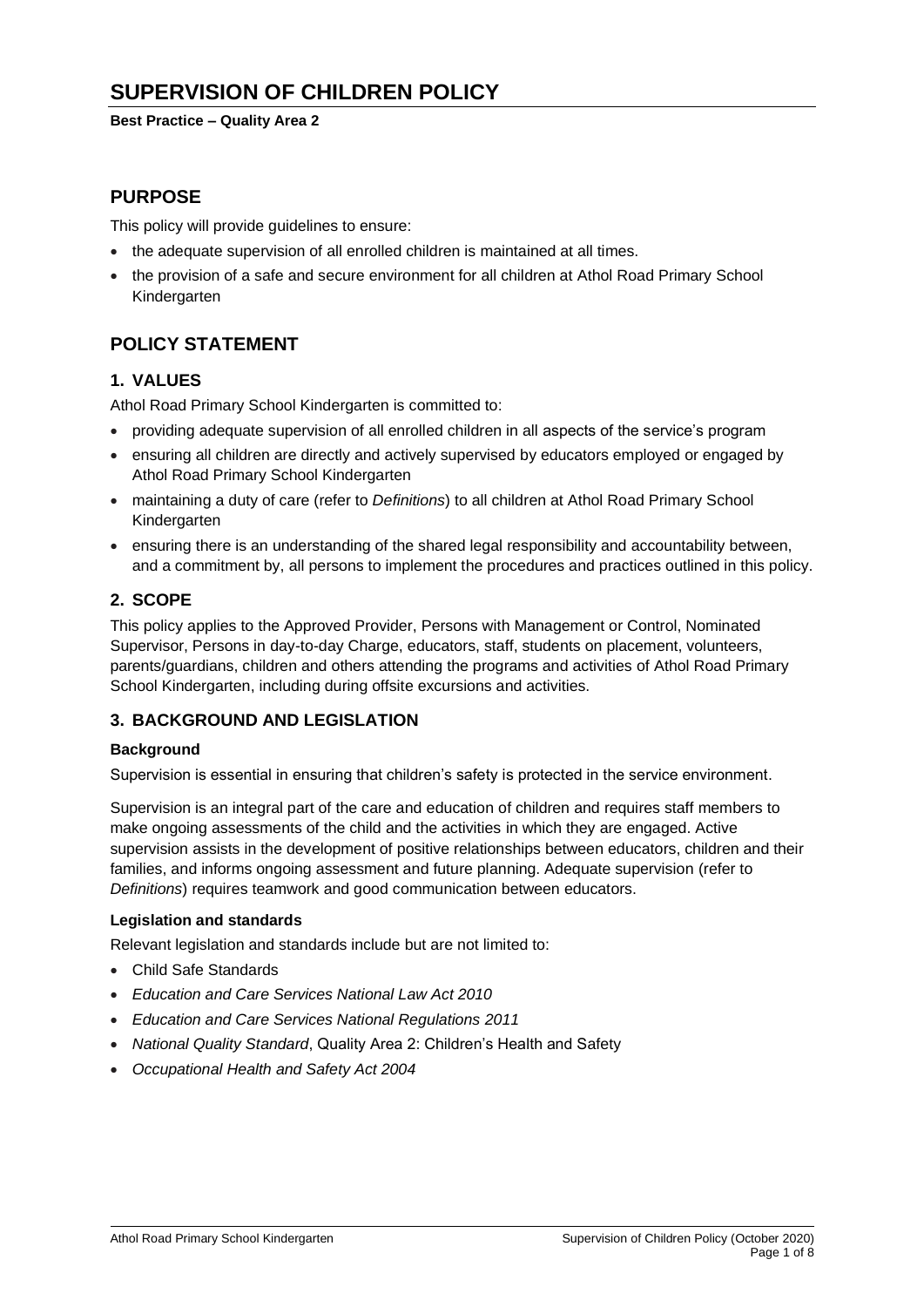### **4. DEFINITIONS**

The terms defined in this section relate specifically to this policy. For commonly used terms e.g. Approved Provider, Nominated Supervisor, Regulatory Authority etc. refer to the *General Definitions* section of this manual.

**Adequate supervision:** (In relation to this policy) entails all children (individuals and groups) in all areas of the service, being in sight and/or hearing of an educator at all times including during toileting. sleep, rest and transition routines. Services are required to comply with the legislative requirements for educator-to-child ratios at all times. Supervision contributes to protecting children from hazards that may emerge in play, including hazards created by the equipment used.

Adequate supervision refers to constant, active and diligent supervision of every child at the service. Adequate supervision requires that educators are always in a position to observe each child, respond to individual needs, and immediately intervene if necessary. Variables affecting supervision levels include:

- number, age and abilities of children
- number and positioning of educators
- current activity of each child
- areas in which the children are engaged in an activity (visibility and accessibility)
- developmental profile of each child and of the group of children
- experience, knowledge and skill of each educator
- need for educators to move between areas (effective communication strategies).

**Attendance Record:** Kept by the service to record details of each child attending the service including name, time of arrival and departure, signature of person delivering and collecting the child or of the Nominated Supervisor or educator (Regulation 158(1)).

**Duty of care:** A common law concept that refers to the responsibilities of organisations and staff to provide people with an adequate level of protection against harm and all reasonable foreseeable risk of injury. In the context of this policy, duty of care refers to the responsibility of education and care services and their staff to provide children with an adequate level of care and protection against foreseeable harm and injury.

**Hazard:** A source or situation with a potential for harm in terms of human injury or ill health, damage to property, damage to the environment or a combination of these.

**Incident, Injury, Trauma and Illness Record:** Contains details of any incident, injury, trauma or illness that occurs while the child is being educated and cared for by the service. Any incident, injury, trauma or illness must be recorded as soon as is practicable but not later than 24 hours after the occurrence. Details required include the:

- name and age of the child
- circumstances leading to the incident, injury, trauma or illness (including any symptoms)
- time and date
- details of action taken by the service including any medication administered, first aid provided or medical personnel contacted
- details of any witnesses
- names of any person the service notified or attempted to notify, and the time and date of this
- signature of the person making the entry, and time and date of this.

These details need to be kept for the period of time specified in Regulation 183. A sample *Incident, Injury, Trauma and Illness Record* is available on the ACECQA website.

**Notifiable incident:** An incident involving workplace health and safety that is required by law to be reported to WorkSafe Victoria. Notification is required for incidents that result in death or serious injury/illness, or dangerous occurrences. For a complete list of incidents that must be reported to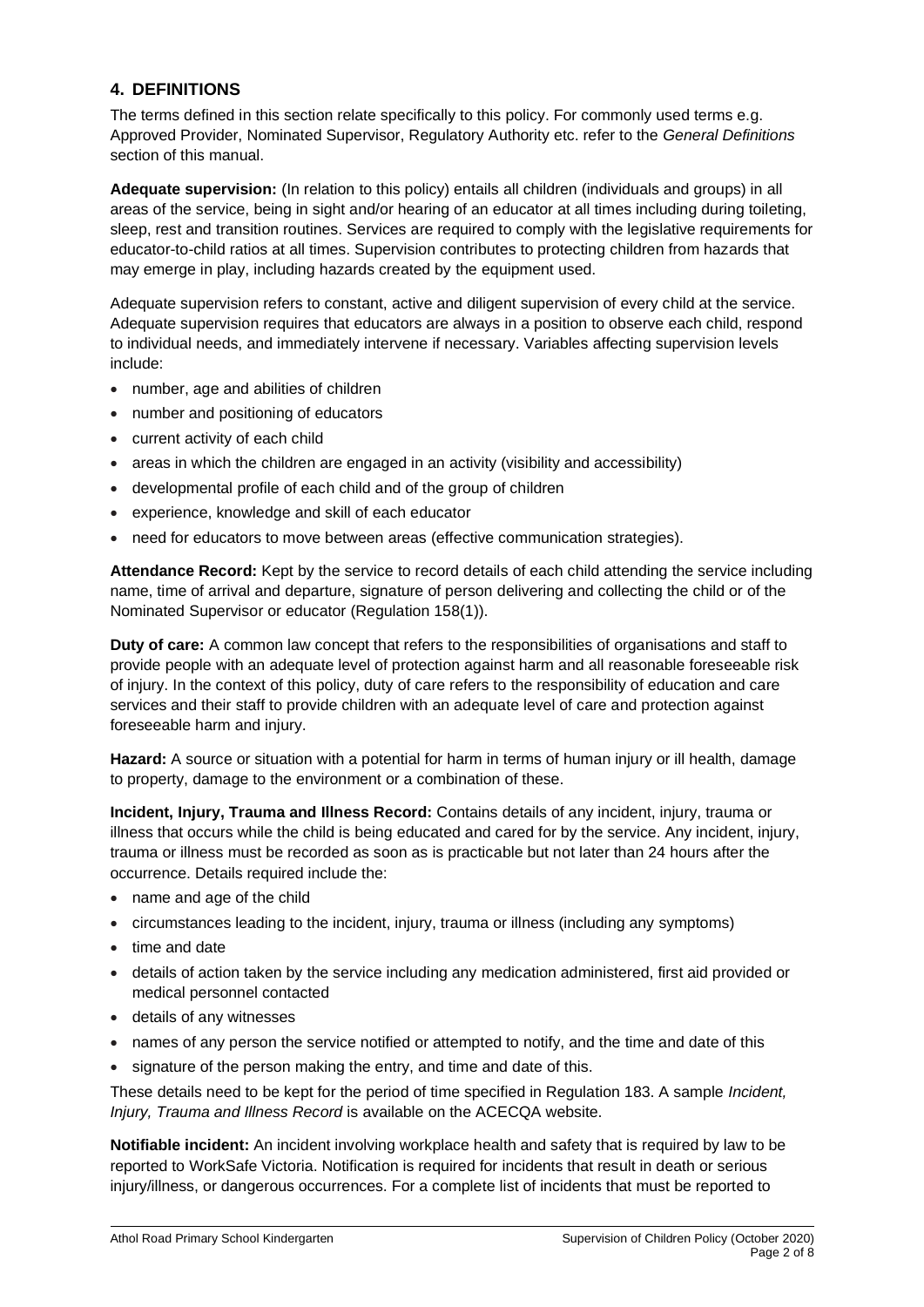WorkSafe Victoria, refer to the *Guide to Incident Notification* on the WorkSafe Victoria website: [www.worksafe.vic.gov.au](http://www.worksafe.vic.gov.au/)

**Serious incident:** A serious incident (regulation 12) is defined as any of the following:

- the **death of a child** while being educated and cared for at the service or following an incident while being educated and cared for by the service
- any **incident involving serious injury or trauma to a child** while the child is being educated and cared for, which:
	- a reasonable person would consider required urgent medical attention from a registered medical practitioner; or
	- the child attended or ought reasonably to have attended a hospital e.g. a broken limb\*
	- any **incident involving serious illness of a child** while that child is being educated and cared for by a service for which the child attended, or ought reasonably to have attended, a hospital e.g. severe asthma attack, seizure or anaphylaxis\*

**NOTE:** In some cases (for example rural and remote locations) a General Practitioner conducts consultation from the hospital site. Only treatment related to serious injury, illness or trauma is required to be notified, not other health matters.

• any emergency for which **emergency services** attended

NOTE: This means an incident, situation or event where there is an imminent or severe risk to the health, safety or wellbeing of a person at an education and care service. It does not mean an incident where emergency services attended as a precaution.

- a child appears to be **missing or cannot be accounted** for at the service
- a child appears to have been **taken or removed** from the service in a manner that contravenes the National Regulations
- a child was mistakenly **locked in or out of the service** premises or any part of the premises.

Notifications of serious incidents should be made to the regulatory authority (DET) through the [NQA IT System.](https://www.acecqa.gov.au/resources/national-quality-agenda-it-system) If this is not practicable, the notification can be made initially in whatever way is best in the circumstances.

NOTE: some of serious incidents above are also reportable incidents under the *Occupational Health and Safety Act 2004* and require notification to WorkSafe.

### **5. SOURCES AND RELATED POLICIES**

### **Sources**

- Kidsafe: [www.kidsafe.com.au](http://www.kidsafe.com.au/)
- The Royal Children's Hospital Community Information team (formerly Safety Centre) provides information on safety promotion and injury prevention: [www.rch.org.au.](https://www.rch.org.au/home/)
- WorkSafe Victoria: [www.worksafe.vic.gov.au](http://www.worksafe.vic.gov.au/)
- Guide to the National Quality Framework (ACECQA):<http://acecqa.gov.au/>
- Guide to the Education and Care Services National Law 2010 and the Education and Care Services National Regulations 2011 (ACECQA):<http://acecqa.gov.au/>

### **Service policies**

- *Child Protection Policy*
- *Complaints and Grievances Policy*
- *Dealing with Medical Conditions Policy*
- *Delivery and Collection of Children Policy*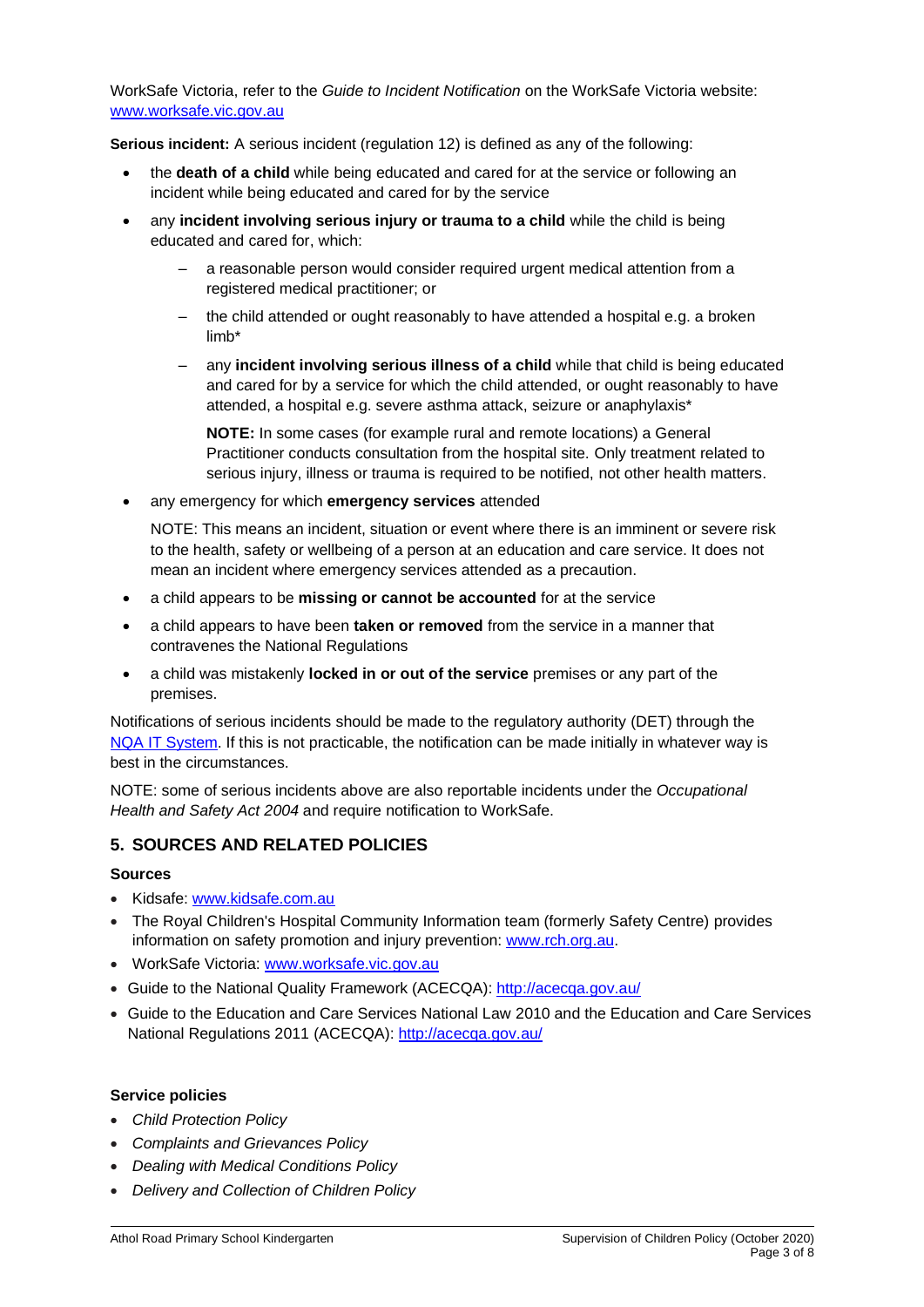- *Excursions and Service Events Policy*
- *Incident, Injury, Trauma and Illness Policy*
- *Interactions with Children Policy*
- *Occupational Health and Safety Policy*
- *Road Safety and Safe Transport Policy*
- *Staffing Policy*
- *Water Safety Policy*

## **PROCEDURES**

### **The Approved Provider and Persons with Management or Control are responsible for:**

- complying with the legislated educator-to-child ratios at all times (*Education and Care Services National Law Act 2010*: Sections 169, *Education and Care Services National Regulations 2011*: Regulations 123)
- counting only those educators who are working directly with children at the service in the educatorto-child ratios (Regulation 122)
- ensuring a minimum of two educators are rostered on duty at all times children are in attendance at the service
- ensuring that children being educated and cared for by the service are adequately supervised (refer to *Definitions*) at all times they are in the care of that service (*Education and Care Services National Law Act 2010*: Section 165 (1), (2))
- considering the design and arrangement of the service environment to support active supervision. This may be supported by a supervision plan (refer to Attachment 1 – Sample supervision risk management template)
- managing the risks of abuse or harm to each child, including fulfilling duty of care (refer to *Definitions*) and legal obligations to protect children and prevent any reasonable, foreseeable risk of injury or harm
- identifying high-risk activities, including excursions (refer to *Excursions and Service Events Policy, Road Safety and Safe Transport Policy* and *Water Safety Policy*), through a risk management process, and implementing strategies to improve children's safety e.g. increasing adult-to-child ratios above regulatory requirements (Regulation 100, 101)
- ensuring supervision standards are maintained during educator breaks, including during lunch breaks
- providing safe spaces for children, which allow for adequate supervision, and which include safe fall zones, good traffic flow, maintenance of buildings and equipment, and minimising trip hazards
- providing staff rosters, and casual and relief staff lists
- developing procedures to inform casual and relief staff about the supervision strategies outlined in this policy
- notifying the Regulatory Authority (DET) within 24 hours of:
	- − a serious incident (refer to *Definitions*) occurring at the service, including when a child appears to be missing or cannot be accounted for (*Education and Care Services National Law Act 2010*: Section 174(2)(a), *Education and Care Services National Regulations 2011*: Regulations 176(2)(a)(ii))
	- − a complaint alleging that the health, safety or wellbeing of a child has been compromised or that the law has been breached (*Education and Care Services National Law Act 2010*: Section 174(2)(b), *Education and Care Services National Regulations 2011*: Regulations 175(2)(c), 176(2)(b))
- notifying parents/guardians of a serious incident (refer to *Definitions*) involving their child as soon as possible, but not more than 24 hours after the occurrence
- reporting notifiable incidents (refer to *Definitions*) to WorkSafe Victoria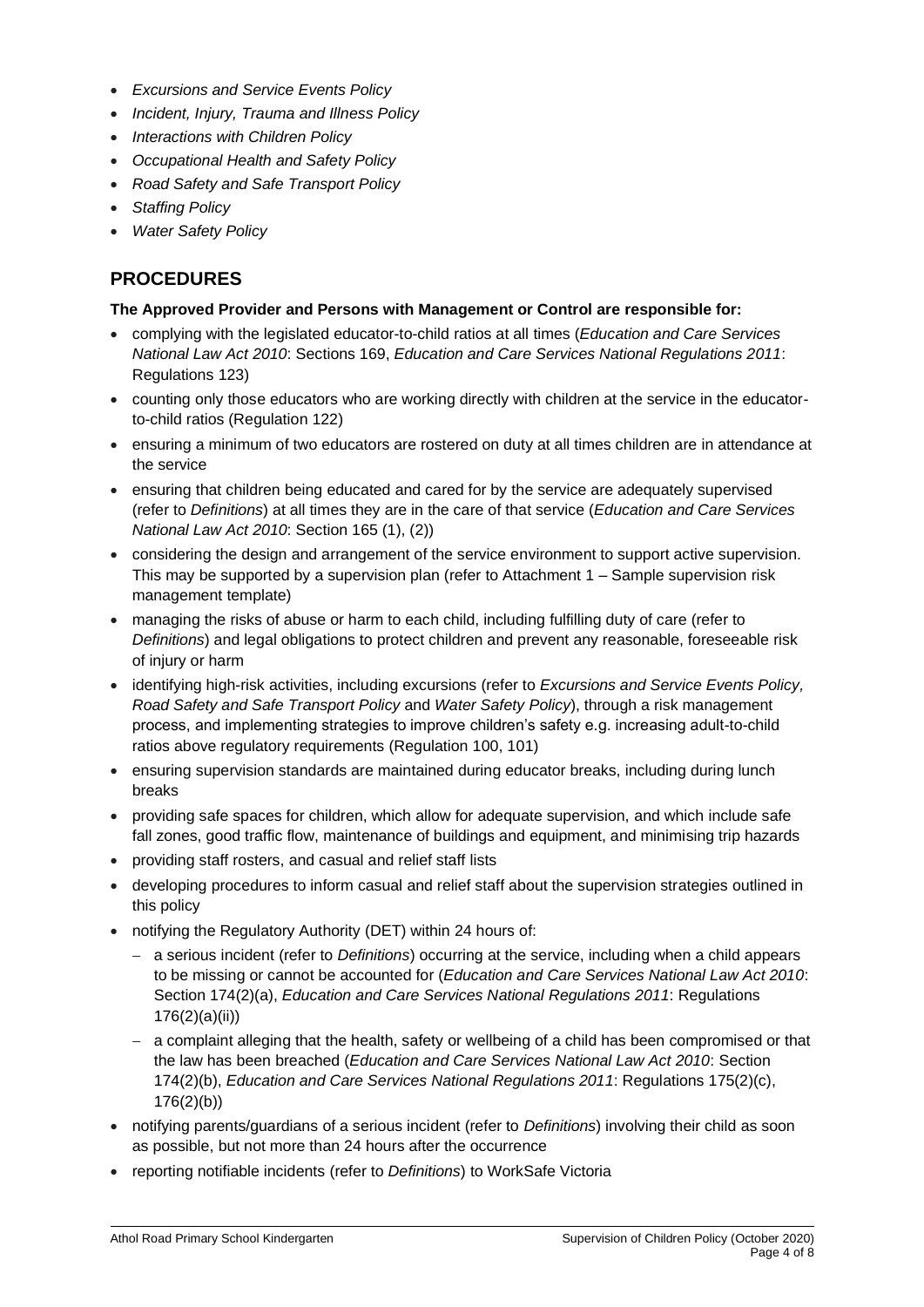- evaluating supervision procedures regularly in consultation with the Nominated Supervisor and educators
- ensuring that educators and staff comply with the service's *Road Safety and Safe Transport Policy*
- encouraging parents/guardians to comply with the service's *Road Safety and Safe Transport Policy*.

### **The Nominated Supervisor and Persons in Day-to-Day Charge are responsible for:**

- ensuring that the prescribed educator-to-child ratios are met at all times and that educators have required qualifications (*Education and Care Services National Law Act 2010*: Sections 169(3)&(4), *Education and Care Services National Regulations 2011*: Regulations 123)
- counting only those educators who are working directly with children at the service in the educatorto-child ratios (Regulation 122)
- ensuring a minimum of two educators are rostered on duty at all times children are in attendance at the service
- ensuring that children being educated and cared for by the service are adequately supervised (refer to *Definitions*) at all times they are in the care of that service (*Education and Care Services National Law Act 2010*: Section 165(2))
- considering the design and arrangement of the service environment to support active supervision. This may be supported by a supervision plan (refer to Attachment 1 – Sample supervision risk management template)
- maintaining safe play spaces for children, which allow for adequate supervision, including safe fall zones, good traffic flow, maintenance of buildings and equipment, and minimising trip hazards
- managing the risks of abuse or harm to each child, including fulfilling duty of care (refer to *Definitions*) and legal obligations to protect children and prevent any reasonable, foreseeable risk of injury or harm
- identifying high-risk activities, including excursions (refer to *Excursions and Service Events Policy, Road Safety and Safe Transport Policy*), through a risk management process, and implementing strategies to improve children's safety e.g. increasing adult-to-child ratios above regulatory requirements (Regulation 101(2))
- ensuring supervision standards are maintained during educator breaks, including during lunch breaks
- evaluating supervision practices regularly in consultation with other educators and the Approved Provider
- ensuring that educators and staff comply with the service's *Road Safety and Safe Transport Policy*
- encouraging parents/guardians to comply with the service's *Road Safety and Safe Transport Policy*.

### **All staff are responsible for:**

- providing adequate supervision (refer to *Definitions*) at all times
- being alert to, and aware of, risks and hazards and the potential for incidents and injury throughout the service, not just within their own immediate area, and using supervision skills to reduce or prevent incident or injury to children and adults
- managing the risks of abuse or harm to each child, including fulfilling duty of care (refer to *Definitions*) and legal obligations to protect children and prevent any reasonable, foreseeable risk of injury or harm
- procedures to ensure that all children are accounted for, including by referring to attendance records (refer to *Definitions*) at various times throughout the day, both before and after outdoor activities
- adjusting supervision strategies to suit the service environment, educator skills, and age mix, dynamics and size of the group of children being supervised and the activities being undertaken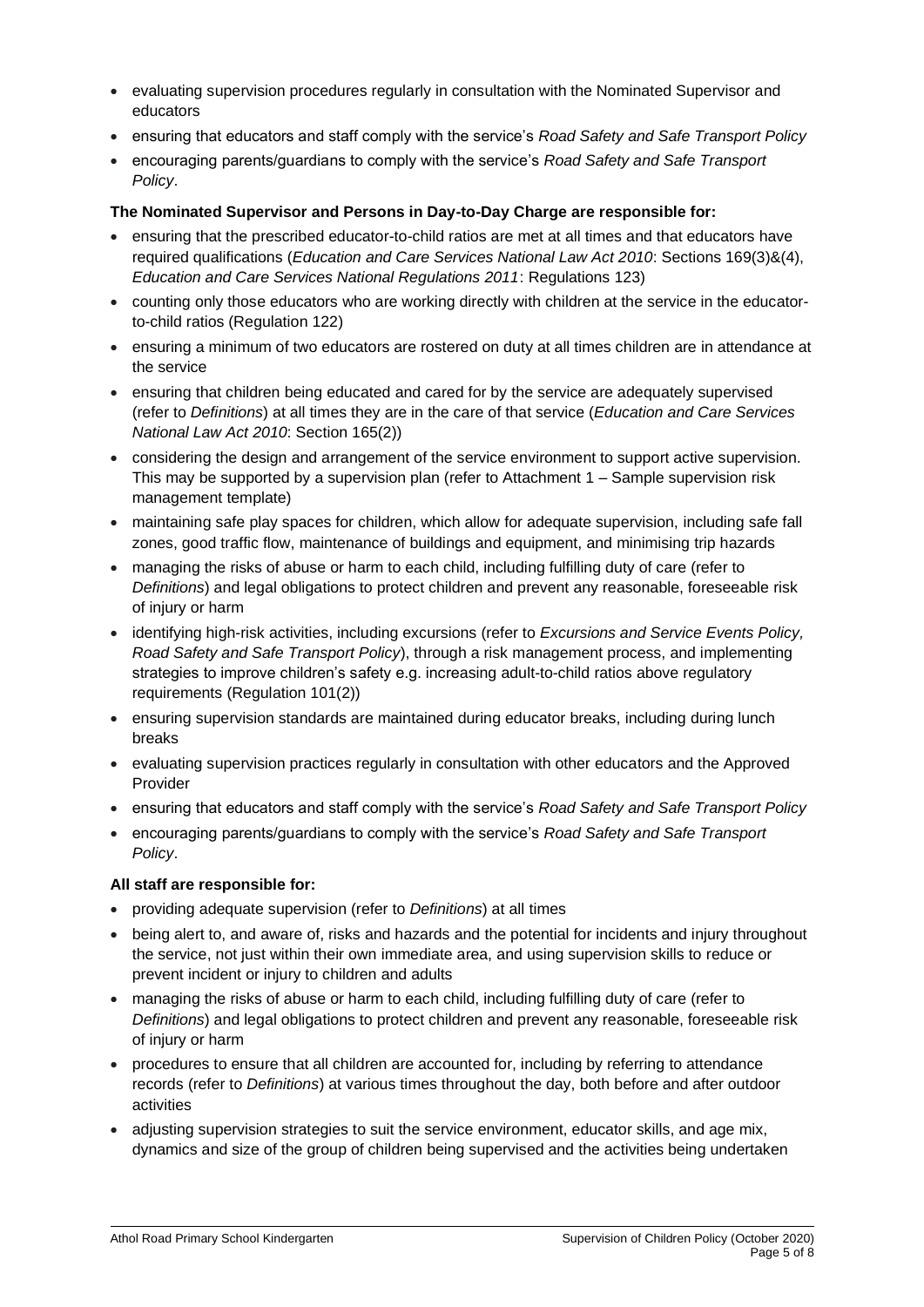- maintaining a duty of care to children at all times (including when the child is on the premises but not signed into or signed out of the care of the service and the parent/guardian or person delivering or collecting the child is responsible for supervising that child)
- communicating with other educators regularly to ensure adequate supervision at all times
- informing parents/guardians, volunteers and students at the service about the *Supervision of Children Policy* and the ways that they can adhere to its procedures
- ensuring doors and gates are closed at all times to prevent children from leaving the service unaccompanied or from accessing unsupervised/unsafe areas of the service
- deciding when to interrupt and redirect children's play to ensure safety at all times
- identifying opportunities to support and extend children's learning while also recognising their need to play without adult intervention
- conducting daily safety checks of the environment to assess safety and to remove hazards
- arranging the environment (equipment, furniture and experiences) to ensure effective supervision while also allowing children to access quiet/private spaces
- providing direct and constant supervision when a child is near water (refer to *Water Safety Policy*) or near a road (refer to *Road Safety and Safe Transport Policy)*
- conducting a risk assessment prior to an excursion to identify risks to health, safety or wellbeing and specifying how these risks will be managed and minimised (refer to *Excursions and Service Events Policy*)
- notifying the Approved Provider in the event of a serious incident (refer to *Definitions*) occurring at the service or of a complaint being made alleging that the health, safety or wellbeing of a child has been compromised
- assisting the Approved Provider and the Nominated Supervisor to evaluate supervision practices regularly
- supervising children's daily departure from the service and being aware of the person who has authority to collect the child (refer to *Delivery and Collection of Children Policy*)
- complying with the service's *Road Safety and Safe Transport Policy*.

### **Parents/guardians are responsible for:**

- ensuring educators are aware that their children have arrived at or departed from the service
- ensuring that doors and gates, including playground gates, are closed after entry or exit
- being aware of the movement of other children near gates and doors when entering or exiting the service
- enabling educators to supervise children at all times by making arrangements to speak with them outside program hours
- supervising their own children before signing them into the program and after they have signed them out of the program
- familiarising themselves with the service's *Road Safety and Safe Transport Policy*
- supervising other children in their care, including siblings, while attending or assisting at the service.

### **Volunteers and students, while at the service, are responsible for following this policy and its procedures.**

### **EVALUATION**

In order to assess whether the values and purposes of the policy have been achieved, the Approved Provider will:

- regularly seek feedback from everyone affected by the policy regarding its effectiveness
- record and monitor complaints and incidents in relation to the supervision of children and amend the policy and procedures as required
- keep the policy up to date with current legislation, research, policy and best practice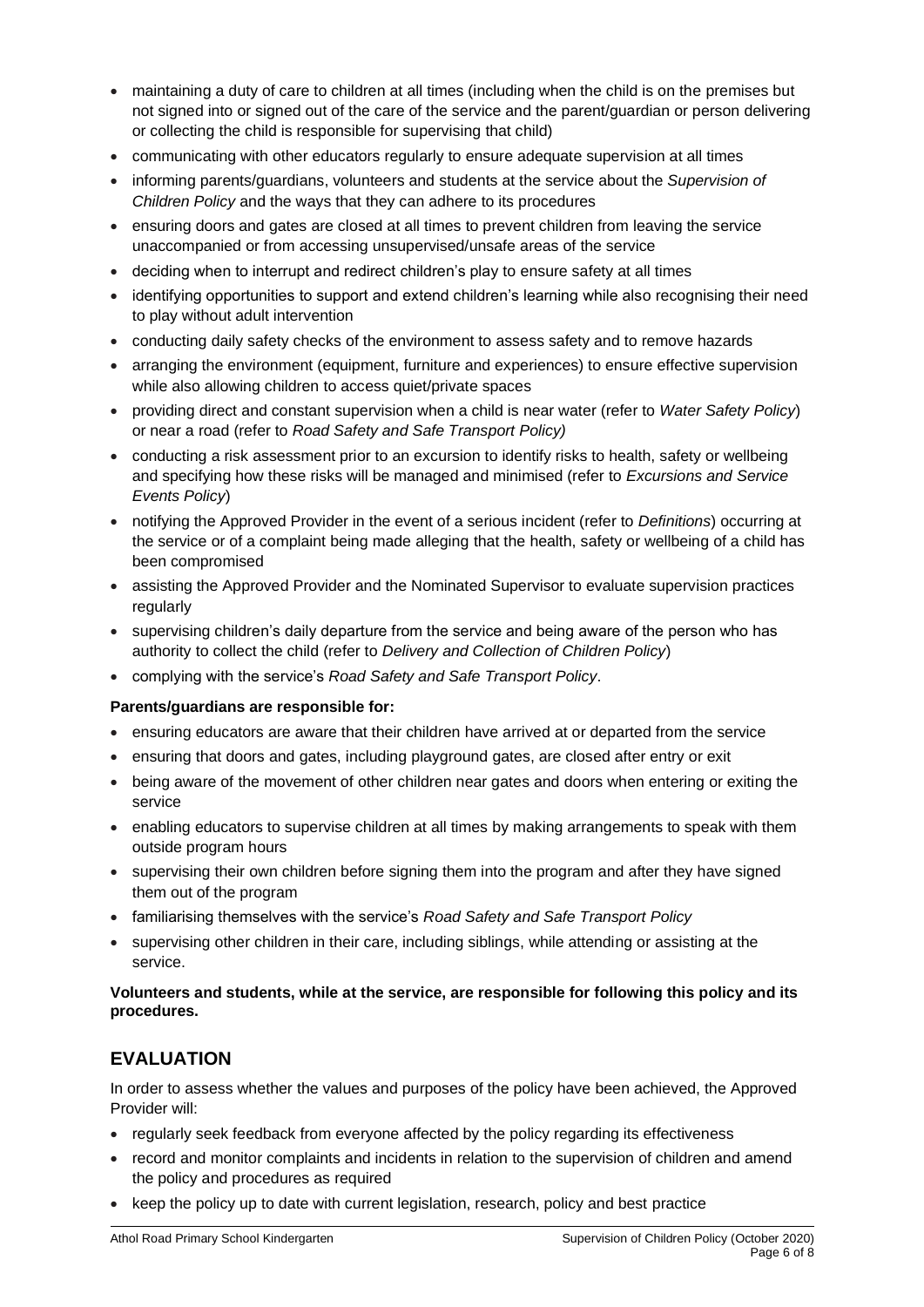- revise the policy and procedures as part of the service's policy review cycle, or as required
- notify parents/guardians at least 14 days before making any changes to this policy or its procedures, unless a lesser period is necessary because of a risk.

## **ATTACHMENTS**

• Attachment 1: Supervision risk management template

## **AUTHORISATION**

This policy was adopted by the Approved Provider of Athol Road Primary School Kindergarten on March 23rd 2022.

**REVIEW DATE:** 23/03/2023